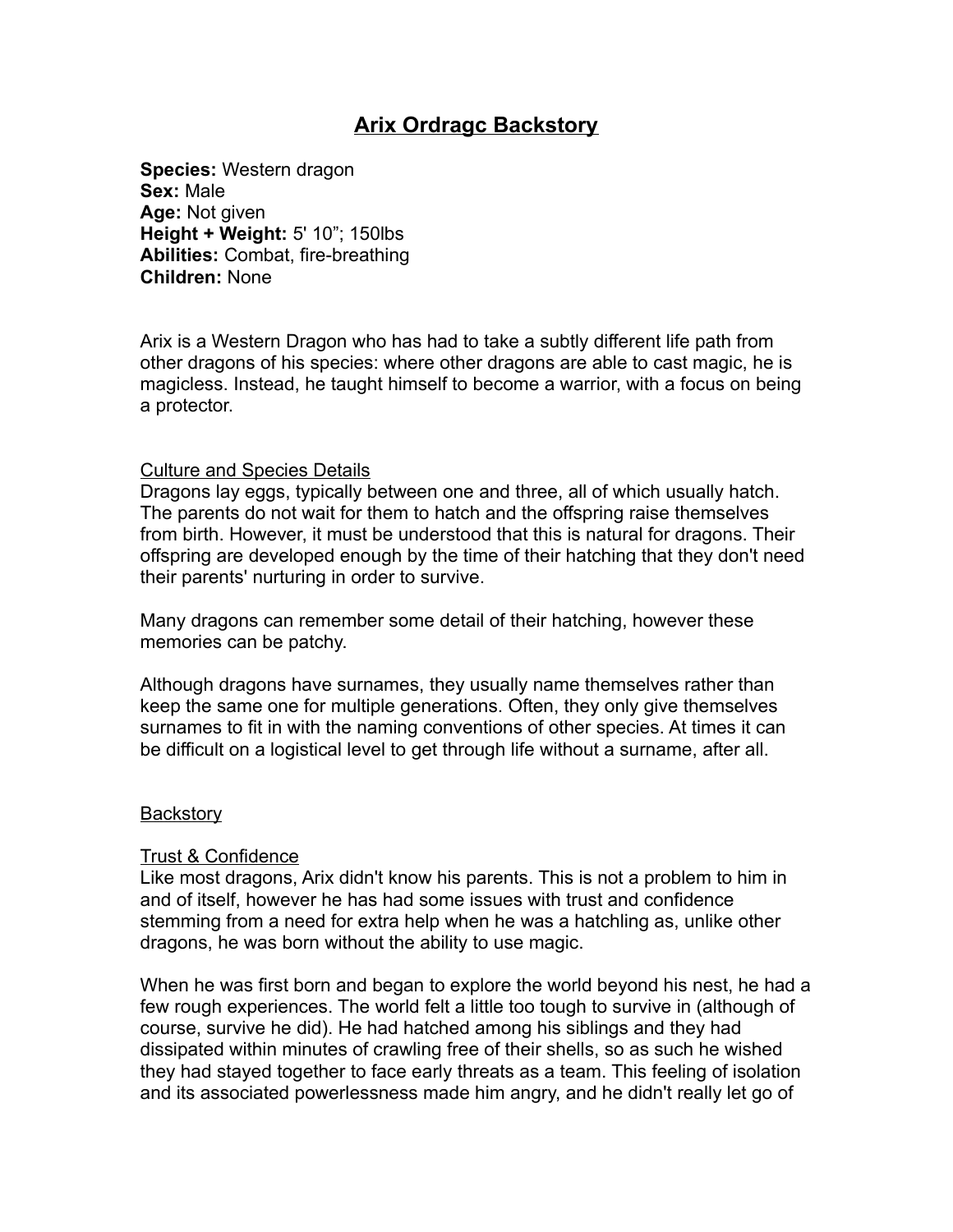that until he reached adulthood.

In humans, trust is a deep, often unspoken emotion built during that most instinctive, raw, intensely vulnerable time of life when they have just been born and cannot do anything for themselves, even the things that must be done to sustain their own lives. Since human babies need to be fed, protected, emotionally regulated and kept clean, they form attachments with their mothers that can potentially be broken. If this break happens, the emotions felt by the infant are brutal.

By contrast dragons are already quite self-sufficient by the time they are born, so have never been through a time when they were highly dependant on another. As a result, Arix's early trust issues were not as terribly deep-rooted as a human hearing his story might expect.

Arix never gained the ability to use magic after he was born, but did not receive any extra help in learning how to live as a magicless dragon. Most dragons can conjure lightning, shape the earth and themselves, or perform acts of healing, as well as breathe fire. Arix can only breathe fire. Early on, this affected his self-trust (as he saw himself as less able to cope with danger or other challenges than his peers), and this one-down-ness was unpleasant for him to cope with. Therefore, in an act of emotional self-preservation, he turned this opinion onto others, seeing them as the ones in a one-down position instead. Arix found this emotionally easier to deal with, but it had a further isolating effect on him.

A while after this, he began to reconsider this position and decided instead that he would be honest with himself that he felt weaker than his peers, and make himself stronger. He chose to specialise in physical combat as a substitute for wielding magic. His decision to find another way to be strong rather than simply bemoan his lack of magic is a clear sign of his fundamentally solid sense of trust, and shows that as painful as his initial feelings of lack of self-trust were, they were not all-pervading in a way that humans would understand it.

#### Freedom & Self-Determination

Notably, this stage is the stage during which a human first develops the ability to choose their actions. They begin to consciously control their muscles so they can make small choices about what they do or don't do. Since dragons are selfsufficient from birth (and conscious movement is part of that self-sufficiency) the concept of autonomy is second-nature to a dragon. They do not have to learn it in the way humans do, and as such they appear impressively confident in their autonomy.

In fact, their autonomy, their freedom to choose, is such a fundamental assumption to a dragon that when it is taken away, it bothers them a great deal. Another side to this is that while for humans, their initial choices are about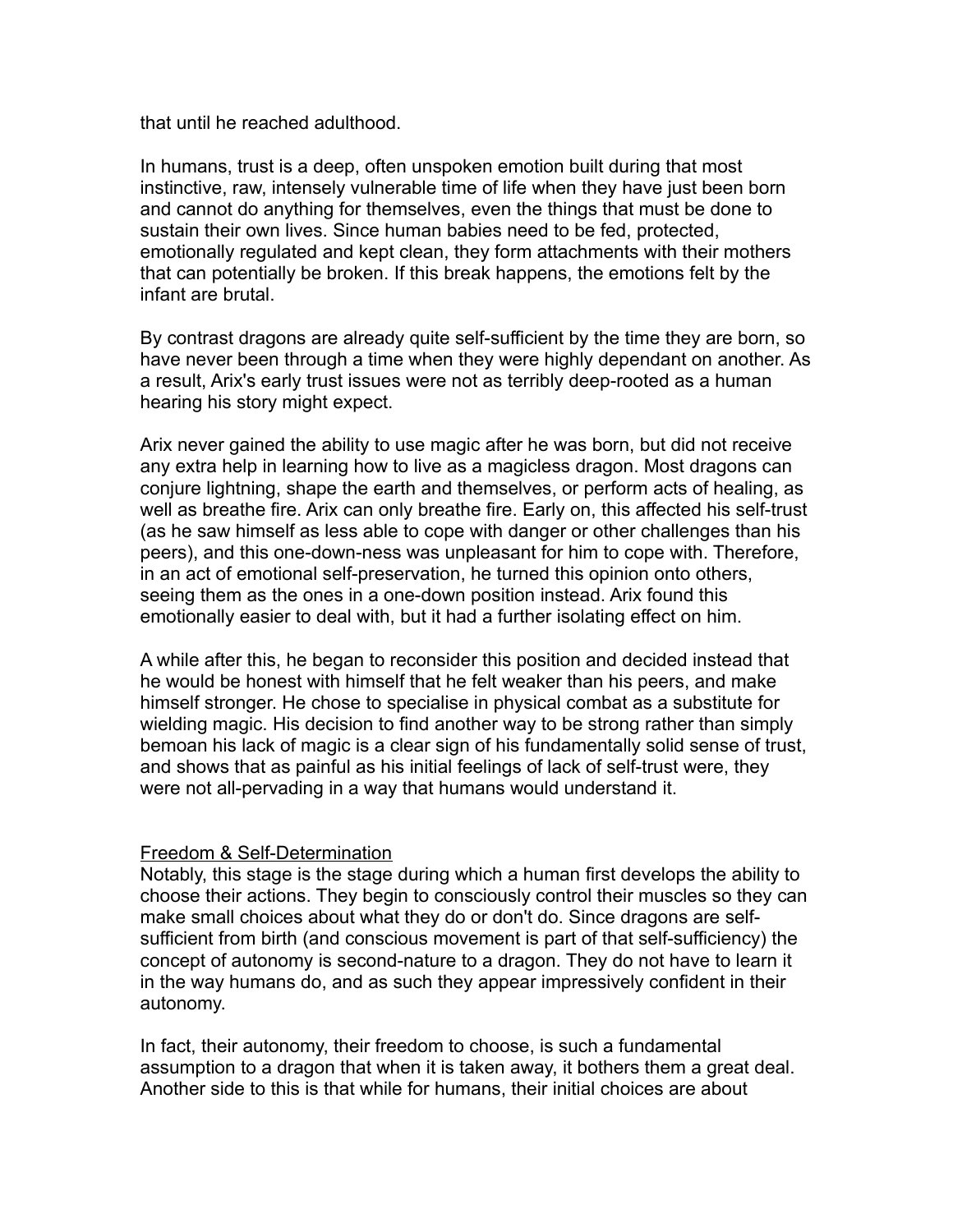clenching or unclenching muscles - they can choose to hold on or let go - for dragons, their initial muscle control is already more sophisticated than that, so they have a higher threshold that needs to be reached before they feel powerless.

As stated in the previous section, Arix chose so specialise in non-magical combat. More specifically he chose to be a protector – initially of his friends. On the note of friends, as he started to explore the idea of being a warrior, his relationships with others began to improve, although this was an uphill struggle at first as Arix had much to learn about himself, conflict, and inter-dependency.

His sense of autonomy is most affected when he doesn't have the ability to win. This is where his rationality is challenged. In other words, the felt need to be autonomous is historic rather than rational, so when he can't win, he feels that more than just the prize he has been fighting for has been lost. When he loses, he feels personally diminished and the loss or defeat stays on his mind for a long time.

There are variations within this: he doesn't like losing a tournament but sees a loss as a challenge to improve, and he will have made peace with such a loss by the end of the day. If a failure is his fault then he will feel worse than if there was nothing he could have done.

Arix's relationship with autonomy is a little shakier than for some other dragons due to being magicless. In his early years of being a warrior this led to him overdemonstrating his strengths as a warrior and over-protecting his friends. Later, when he learned more about being a warrior, and what it means to have that kind of strength, he resolved these feelings and his friends – and enemies – could afford to relax around him more.

Perhaps because of his solid relationship with autonomy, current-day Arix is not cruel. Cruelty is often a response to uncertainty, of the need to eliminate competition or to disproportionately punish wrongdoers. Since Arix feels very strongly that he has control over himself (and outside influences, to a fairly strong degree) he doesn't feel a need to overcompensate or to dwell. Again, it's only when his considerable strength is overwhelmed by circumstance or oversight that he doubts himself, and then he usually responds nowadays with the desire to do better.

Despite all of this, he does have an awareness that even as a dragon warrior, he has limits and can't realistically expect himself to be all-powerful. He has made peace with this.

Overall, Arix is a big-picture thinker and less consumed with fine details, although it should be stated that he's not a keen planner – his big-picture thinking is more about his unworried approach to events as they happen rather than about future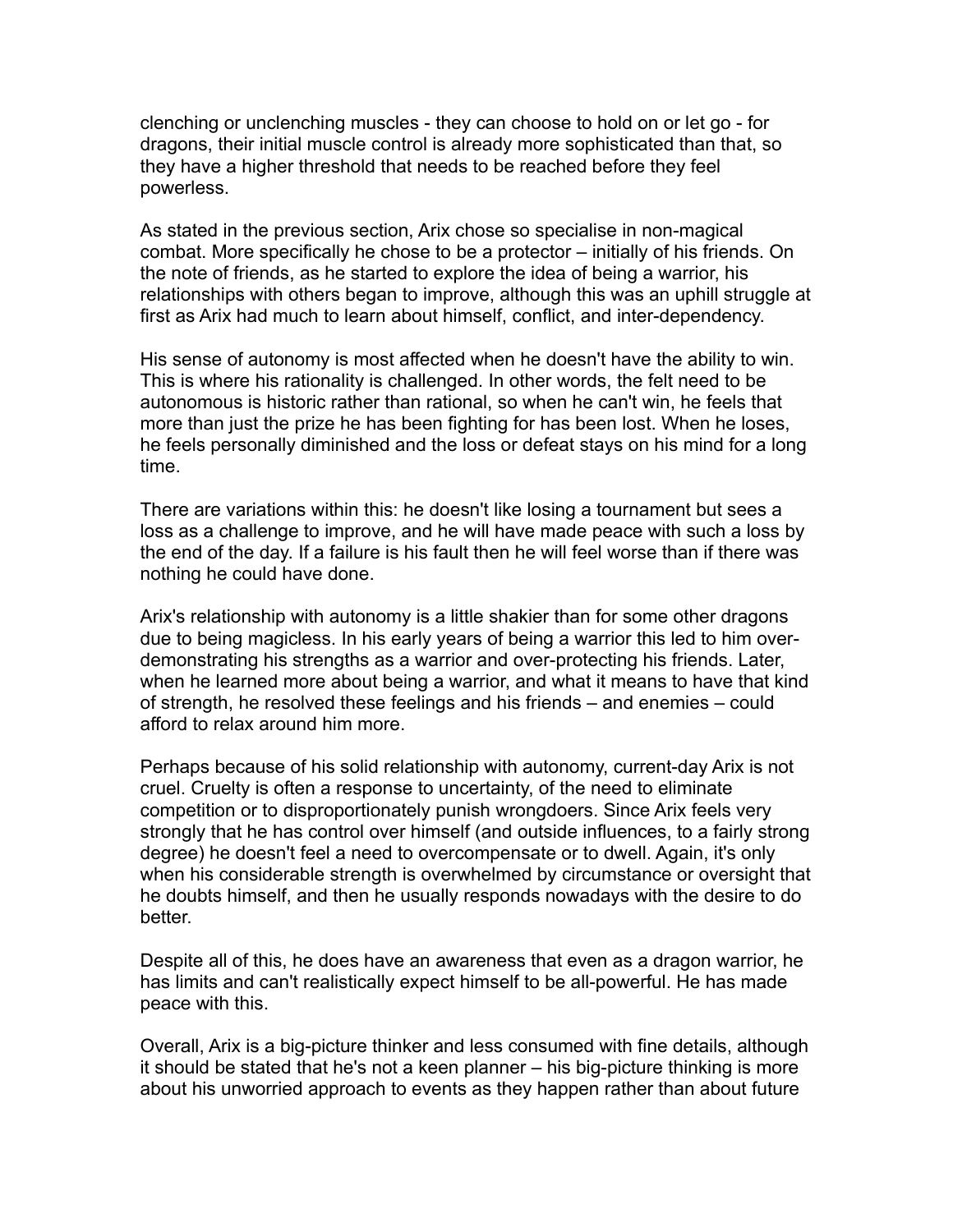plans. What makes him more a big-picture thinker than not is the fact that he trusts that he'll be able to handle a situation when he gets to it without worrying about the fine details of how.

Arix loves acknowledgement. It reminds him that he is capable, and as stated above, that's important to most dragons - more so for Arix considering his lack of magic. He doesn't go out of his way to seek praise, but very much enjoys it when he gets it. For him, the praise is more genuine when it's spontaneous.

#### Ambition

Arix was always enthusiastic about exerting his will, and that is what ambition is all about. In his early years as a warrior he protected his friends - which he always considered an important part of the warrior code - however he protected them out of a sense that they belonged to him. In later years he changed his stance on this and instead protected them because of his association with them. Part of his initial approach to protection was to do with an excessive need to exert his will: his friends were his, and couldn't be taken away from him.

Because Arix felt a strong need to prove himself among his magic brethren during his early years, he tended to berate himself a lot when he failed. As a young dragon what was the only way he knew to motivate himself to improve. However, over time he picked up a friend here and a friend there, and came to the attention of acquaintances who saw that he needed help to find his footing in life. Over time, various individuals taught him a little about what it is to feel secure and safe, how it feels to be accepted (and the responsibility to accept others), that he was valued and that others had qualities that deserved to be valued, and much more. As time passed, Arix came to realise that he didn't have to be alone and that if he trusted in others (who had proven that they deserved to be trusted) and reaped the rewards of that trust, then he was stronger and happier for it.

Over the years, Arix came to fulfil his ambitions. They were never very grand: all he wanted to do was be seen and remembered as a hero, and in his older years he felt that he had achieved this.

## **Productivity**

For humans, this stage (the stage of older childhood), is one where their training begins in earnest. Because baby dragons are left to make their own way in the world, they are not schooled.

Since Arix was unable to cast magic he learned to fight physically instead. He never received formal training to be a warrior and mostly learned the necessary skills from experience and by watching and emulating others. As he grew older he set himself a schedule to learn more efficiently and in a more structured way, but he still did not seek, or receive, tutoring from anybody else. In any case, he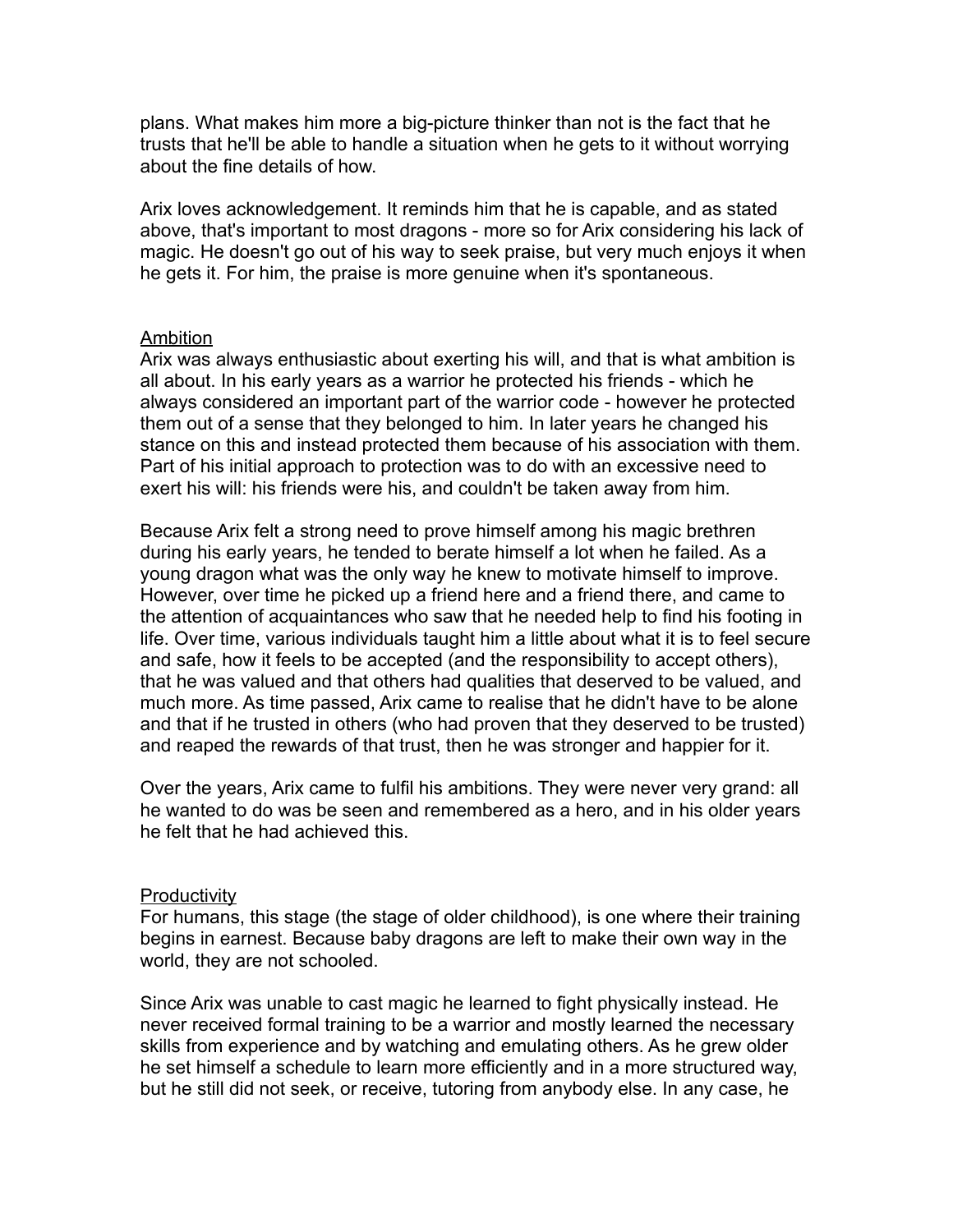preferred to learn by doing, far more than by listening to theory.

Arix has his own approach to cooperation. Since he's had to be very independent, he prefers to have the final say about what he does, even if it's as part of a team effort, so that he doesn't have to give up any of the autonomy he has come to value so much. As a young dragonlet he begrudged listening to the plans of others and would cooperate only until he saw what looked like a better way. Once he grew older he improved a little in this regard. He still prefers to do things his own way but now, he is happy to communicate his thoughts on how to improve plans. This comes from a place of wanting to have agency in everything he does rather than being passionate about planning the future, so he only tends to take this much interest in planning if somebody else presents a plan first.

### Closeness in Relationships

Arix has come to develop good social skills, although he is not overly socially inclined. He's friendly without being outgoing and will engage in idle chat, but usually won't be the one who starts the conversation – at least, not if it's with someone he doesn't know.

He is similarly casual about his professional life. He is happy to work as part of a team and gets on well with just about anyone he's part of the team with.

He follows the same trend when it comes to intimate relationships. He doesn't feel a need to commit to anyone and doesn't feel any great need to seek out female companionship. However, the mood to be more intimate can strike and when it does, he's happy to indulge with a willing partner.

#### Passing on Responsibilities

Arix loves what he does and doesn't want to retire. He doesn't have children so doesn't feel a personal need to pass on responsibilities to the next generation. However, he is occasionally approached by somebody who wants him to mentor them.

Overall, as far as Arix is concerned there is always more to learn and he is more interested in continuing to develop his own skills.

## End of Life

Arix isn't at this stage in his life yet, but as this stage is about feeling satisfaction with a life well-lived, it can at least be said that he doesn't worry about feeling dissatisfied when he reaches the end of his life - that when he does, he will have spent it doing what he loved, and left his mark on the world while doing it.